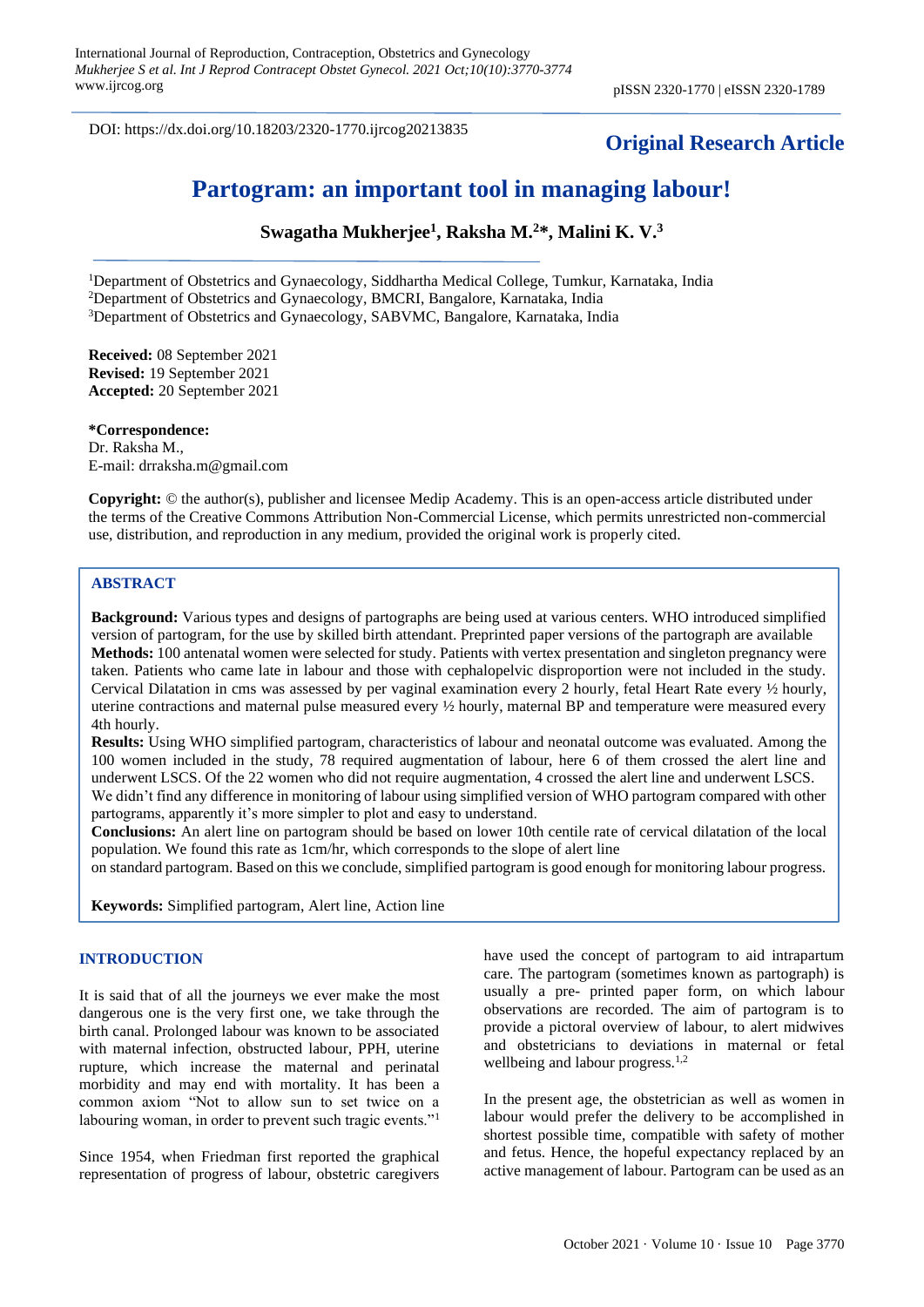effective aid for this purpose. Partograph is an inexpensive, accessible managerial tool which has been endorsed by WHO for monitoring of labour.<sup>3</sup> Various types and designs of partographs are being used at various centers. WHO introduced simplified version of partogram, for the use by skilled birth attendant. Preprinted paper versions of the partograph are available.<sup>4</sup> In the absence of preprinted partographs, users have manually drawn key features of the cervicograph on blank paper and have successfully plotted progress of labour. Stencils with different cervical dilatation-time curves, constructed with reference to cervical dilatation on admission to the labour ward, as well as circular partographs and an electronic partograph have been used for labour monitoring.<sup>6</sup>

Before any rigorous evaluation, the availability of the simplified WHO partograph was considered an important advance in modern obstetrics that was applicable in all settings.

There were several reports of its usefulness from low and high resource settings. The majority of early studies took place in hospital settings.7-9

It was not until over 2 decades after Philpott's reports that a very large field trial of the partograph was conducted by the WHO to establish its effectiveness.<sup>10,11</sup>

The partograph used was the composite partograph (described earlier) based on the principles of Philpott's partograph.

## **METHODS**

The study was be conducted in the department of obstetrics and gynecology at Sri Siddhartha Medical College and Research Centre, Tumkur among the women who fulfill the selection criteria.

The study was cross-sectional study. The sample size was 100 cases. The study was conducted from September 2012 to October 2013.

#### *Inclusion criteria*

Both primi and multigravida, women in spontaneous labour, at term gestation (37-42 weeks), with a live singleton pregnancy and in vertex presentation

#### *Exclusion criteria*

Women were excluded if they had significant medical disease, pregnancies complicated with fetal malformations, prolonged pregnancy, multiple pregnancy, malpresentation, cephalopelvic disproportion.

#### *Parameters to be studied*

Cervical dilatation in cms assessed by per vaginal examination every 2 hourly, fetal Heart Rate every ½ hourly, uterine contractions assessed by per abdominal examination every ½ hourly, maternal pulse measured every ½ hourly, maternal BP and temperature measured every 4th hourly.

The partogram used in the study was simplified WHO partogram with only

cervicograph and with maternal and fetal parameters, though we didn't use its exact colour coded version.

#### *Plotting of simplified partograph (Figure 1)*

Each small box on the partograph represents half an hour interval, initial finding of cervical dilatation has to be plotted on the alert line, time of p/v examination has to be written in the row marked for the time directly below the plotting of cervical dilatation. Monitoring of half hourly Foetal heart rate  $(\cdot)$ , number of uterine contractions,  $\frac{1}{2}$ hourly pulse rate  $(·)$ , 4nd hourly temperature, 4th hourly Blood pressure  $(1)$ , Cervical dilatation  $(x)$ .

Statistical analysis was done using the statistical software GraphPad InStat. Descriptive statistics; chi-square test, Z test and contingency table analysis were carried out. Statistical significance was set at a  $p<0.05$  with 95% confidence interval.

#### **RESULTS**

In the present study 70%. of the women were less than 25 years. Table 1 shows the age distribution in the present study.

| Age in years | <b>No. of patients</b> | $\frac{0}{0}$ |
|--------------|------------------------|---------------|
| $18 - 20$    | 13                     | 13            |
| $21 - 25$    | 57                     | 57            |
| $26 - 30$    | 29                     | 29            |
| $>30$        |                        |               |
| <b>Total</b> | 100                    | 100           |

**Table 1: Age distribution in the study population.**

Figure 2 shows the gestational age distribution in the present study. As per the inclusion criteria, patient were selected with gestational age ranging from 36 to 42 weeks. Mean gestational age was 38.85 weeks. The mean total duration of labor for primigravida was 10.5 hours and that for multigravida was 5.2 hours as shown in figure 3.

#### **Table 2: Labour augmentation.**

| <b>Augmentation</b>          | No. of<br><b>patients</b> | $\frac{0}{\alpha}$ |
|------------------------------|---------------------------|--------------------|
| No augmentation done         | 21                        | 21                 |
| <b>Augmentation done ARM</b> |                           |                    |
| Oxytocin                     | 15                        | 15                 |
| ARM+Oxytocin                 | 57                        | 57                 |
| Total                        |                           |                    |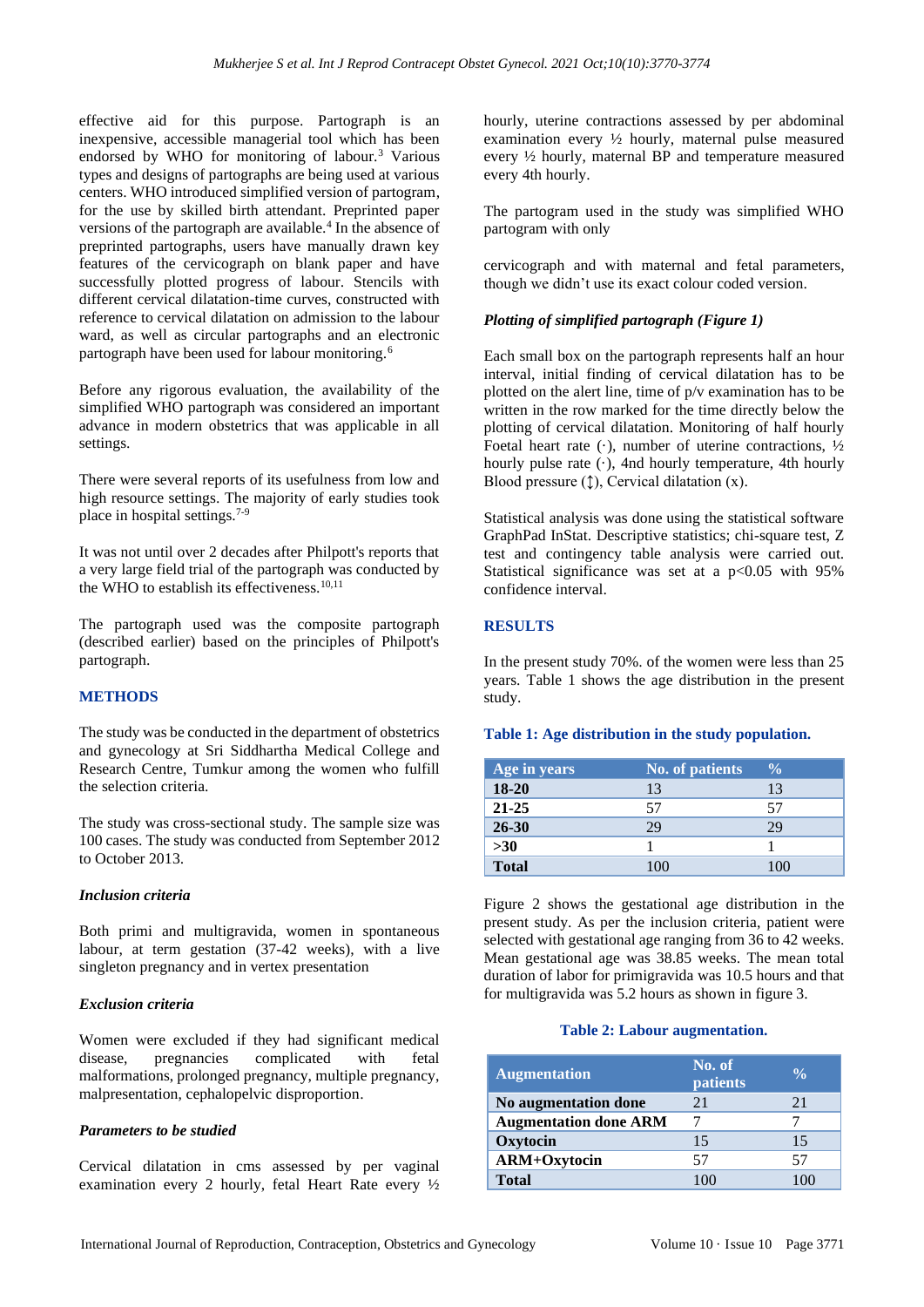# **Table 3: Group division of patients crossing alert and action line.**

| <b>Crossed alert line</b> | Y <sub>es</sub> | No | Total |
|---------------------------|-----------------|----|-------|
| <b>Augmentation</b>       |                 |    |       |
| No augmentation           |                 | 18 |       |
| <b>Total</b>              | 10              |    | 100   |



**Figure 1: WHO simplified partogram.**

Table 2 shows that 21 patients (21%) delivered without any augmentation while in another 79. Patients (79%) labour augmentation was done. Of 79 patients, in 7,15 and 57 patients augmentation with ARM, oxytocin and ARM with oxytocin respectively. In present study augmentation of labour was done using amniotomy, oxytocin or both and was individualized based on uterine contractions.



**Figure 2: Gestational age in weeks.**

Out of 100 women, 13 (13%) patients crossed the alert line on partogram. Among the 13 patients 3 crossed the action line. 10 patients were in between the alert and action line. In Table 3 we can see group division of patients crossing alert and action line. All 13 patients who crossed the alert

line underwent LSCS. The remaining 87 patients delivered vaginally.



**Figure 3: Total duration of labour.**

#### **DISCUSSION**

Discussion on present study is done here as per the order of results.

#### *Age*

Age is an important factor in determining the obstetrical outcome. The mother's age can have an impact on pregnancy at both ends of the reproductive spectrum. Teenagers are more likely to be anemic, and they are at increased risk to have growth-restricted infants, preterm labor, and higher infant mortality while women older than 35 years of age, has significantly increased incidence of hypertension, diabetes, placenta previa and abruption, preterm delivery, and perinatal mortality.<sup>12</sup> The mean age found in the present study was 23.9 years which is favourable age (20-24 years) for conception with least pregnancy related complications.

#### *Gestational age*

The mean gestational age was 38.85 weeks. 80% patients delivery 2 weeks prior and 1 week following expected date of delivery.

## *Total duration of labour*

Kilpatrick reported that the mean length of first- and second-stage labor was approximately 9 hours in nulliparous women without regional analgesia, and that the 95th percentile upper limit was 18.5 hour. Spontaneous labor was analyzed in nearly 25,000 women delivered at term at Parkland Hospital in the early 1990s. Almost 80 percent of women were admitted with a cervical dilatation of 5 cm or less. The median time from admission to spontaneous delivery for all parturients was 3.5 hours, and 95 percent of all women delivered within 10.1 hours.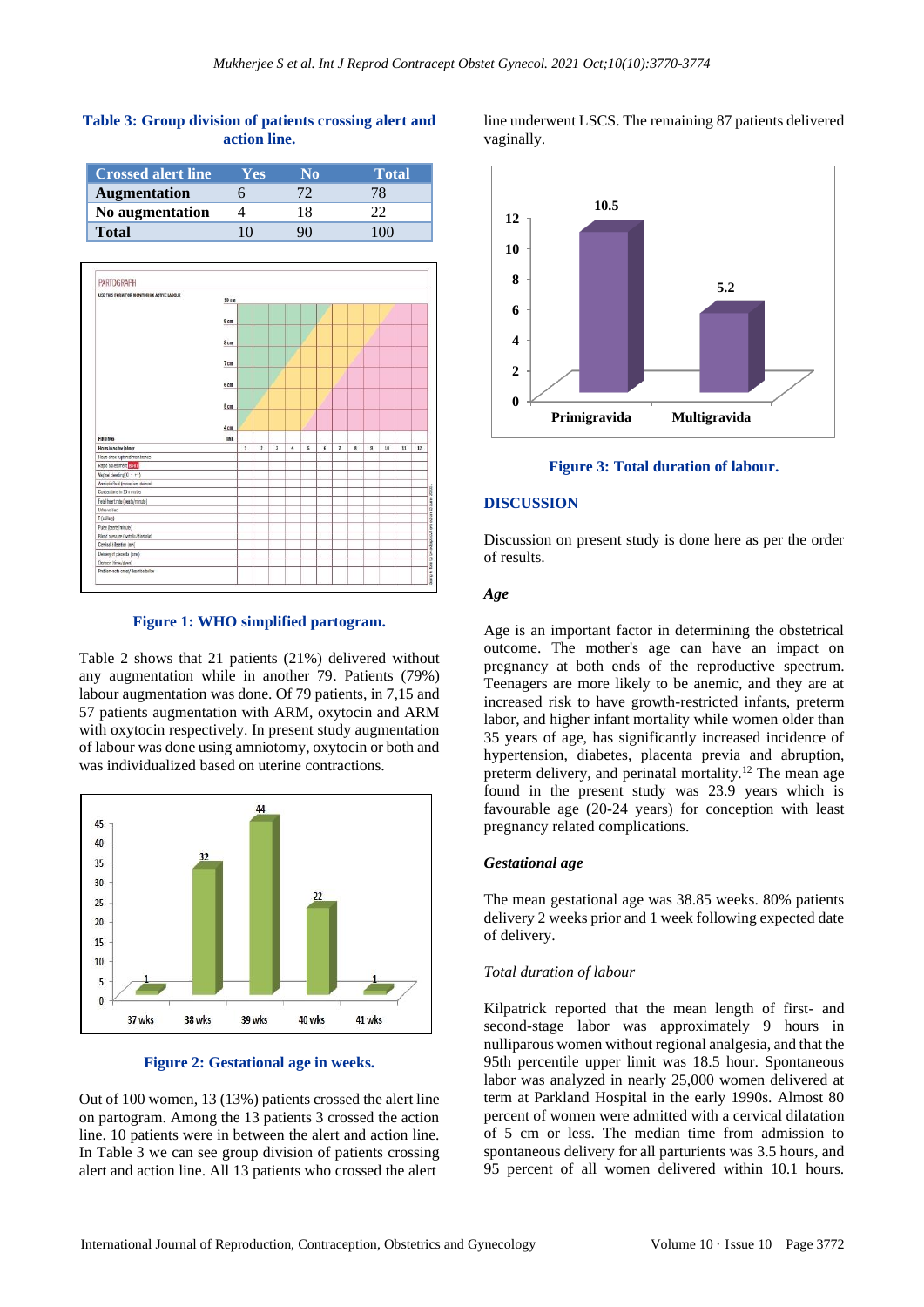Zhang et al described similar findings in their study of 126,887 deliveries from 12 institutions over the United States. 13These results suggest that normal human labour is relatively short. Our study too showed similar results, with total mean duration of labour being  $3.967 \pm 1.584$  hrs with the 95th percentile of all nulliparas delivered within 6.75hrs.

#### *Need for augmentation*

Augmentation refers to stimulation of spontaneous contraction that are considered inadequate because of failed cervical dilatation and fetal descent. Table shows the comparison between nulliparous women who required augmentation to women who didn't. P value was found significant for mean gestational age, duration of first and second stages of labour, for caesarean section and crossing the alert line on partogram. Other parameters like age, induction of labour, forceps delivery or NICU transfers of babies were not found related to augmentation of labour.

The mean gestational age in the group requiring augmentation was obviously higher, as ARM was being performed as a routine at cervical dilatation >4 cm at gestational age >40 weeks and also in cases where rate of cervical dilatation was less than 1cm/hr. Duration of first and second stage of labour was found significantly higher in augmentation requiring group as these patients had poor progress of labour compared with the other group. Oxytocin was used in cases where inadequate uterine contraction was detected, mostly in cases of PROM. ARM was used as a primary measure in cases with slow progress of labour, and oxytocin was added when the labour progress in terms of uterine contractions and cervical dilatation remained slow inspite of ARM. Following are the incidences quoted by different authors in primigravidas requiring active management of labour: Philphott- 11%, O'Driscoll- 55%, present study- 60%.

The high incidence of active management in our study is due to the labour protocol followed in our study. There were 10 LSCS in augmentation requiring group, which means 90% of nulliparas improved with augmentation delivering vaginally.

#### *Alert line and action line*

As the labour slows down which can be easily observed over partogram, the alert and action lines on partograph are crossed.

The results of patients crossing alert line and action line are summarized in table no. A comparison between the women who remained left to alert line and who crossed alert line to come right of it is presented in table no. As expected, duration of labour will be significantly (p<0.0001) longer in patients crossing the alert line when compared to the other group who remains left of partogram. In our study, the duration of first stage of labour nearly doubled as the labour slowed down crossing the alert line, though the duration of second stage of labour increased in women crossing the alert line but it was not very significant statistically (p=0.0856) compared to those who remaining on the left of alert line. This statistical insignificance could be due early identification of slow labours and initiation of intervention in form of augmentation, so as the labour progress improved leading to reduced duration and became comparable to those who remained left of alert line.

In 1992, Dujardin et al showed the value of alert line and action line in the partogram. The results showed the usefulness and efficacy of partogram and emphasized on the value of medical intervention as soon as the alert line is crossed.14 In 1995, De Groof, Vangleender Huyson, Junker, (1995) did a study on the impact of introduction of partogram on maternal and perinatal mortality and morbidity and concluded that the introduction of partogram reduces the amount of the time in labour, thereby improving the follow up care the pregnant women receives.<sup>15</sup> Obviously the requirement of labour augmentation was significantly high once the labour crossed alert line. Requirement of labour augmentation has already been discussed under its heading. Regarding the mode of delivery, our study results were comparable to other studies showing high rates of operative intervention once the labour crossed alert line or action line.

In Philopotts series, the incidence of operative delivery was 1.2% in group I, 20.6% in group II and 72.8% in group III. Incidence of normal delivery in group I was 98%, in group II 79% and in group III 28% respectively.

The sample size of our study is only 100, this is a limitation of our study. More studies with a larger sample size would help in further strengthening the results of our study.

## **CONCLUSION**

From our study, we realized the significance of alert line. An alert line on partogram should be based on lower 10th centile rate of cervical dilatation of the local population. We found this rate as 1cm/hr, which corresponds to the slope of alert line on standard partogram. Based on this we conclude, simplified partogram is good enough for monitoring labour progress of our local population.

*Funding: No funding sources Conflict of interest: None declared Ethical approval: The study was approved by the Institutional Ethics Committee*

#### **REFERENCES**

- 1. Matthews M. The Partograph for the Prevention of Obstructed Labour. Clinical obstetrics and gynecology. 2009;52:(2):256-69.
- 2. Friedman E. The graphic analysis of labor. Am J Obstet Gynecol. 1954;68:1568-5.